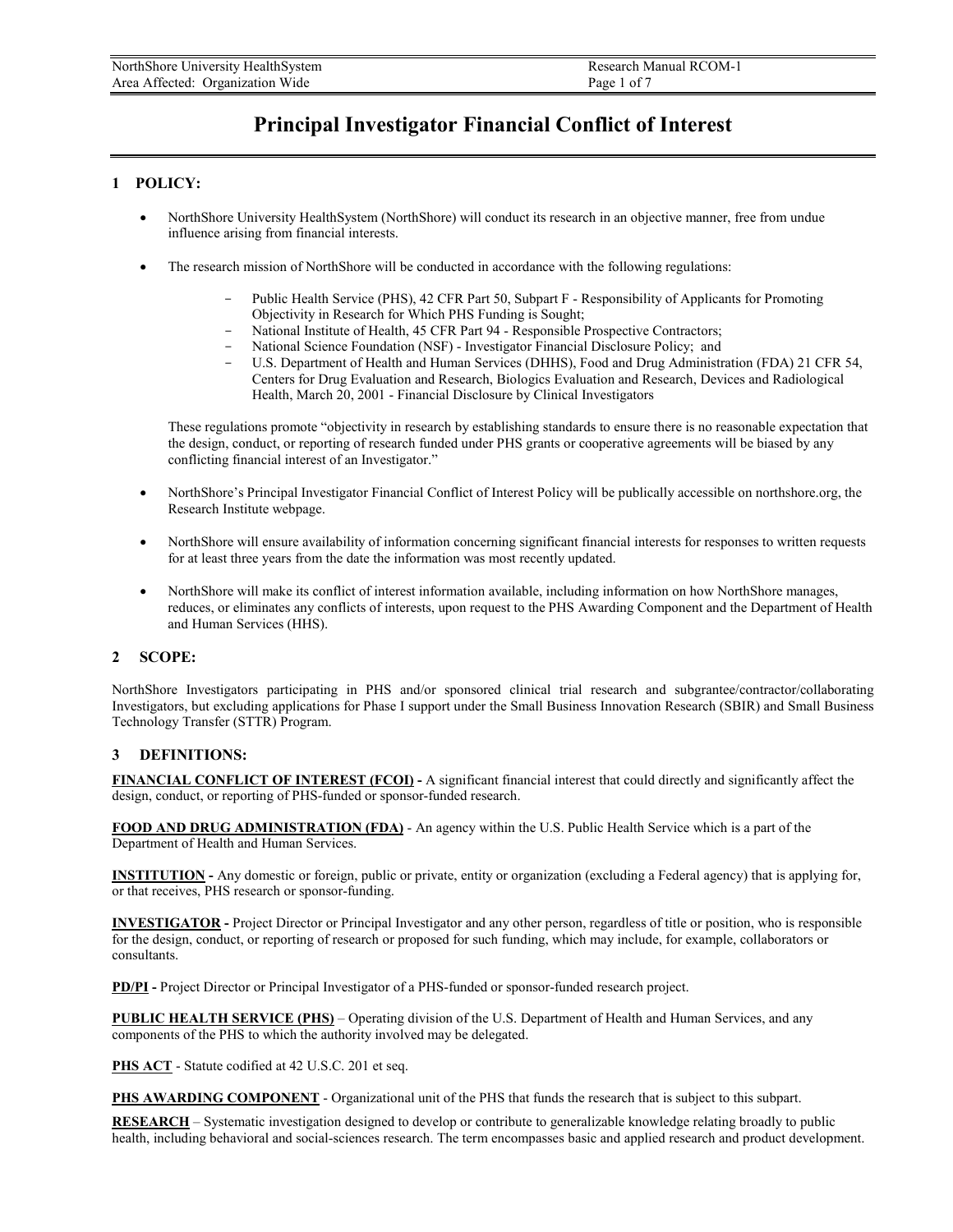| NorthShore University HealthSystem | Research Manual RCOM-1 |
|------------------------------------|------------------------|
| Area Affected: Organization Wide   | Page 2 of 7            |

Includes any such activity for which research funding is available from a PHS Awarding Component through a grant or cooperative agreement, whether authorized under the PHS Act or other statutory authority, sponsor-funded or investigator initiated research.

**RESPONSIBLE PERSONNEL** - Any person, regardless of title or position, who is responsible for the design, conduct, or reporting of research or proposed for such funding, which may include, for example, collaborators or consultants. It is the role, not the title that is considered of those involved in research and the degree of independence with which those individuals work.

**SIGNIFICANT FINANCIAL INTEREST** – A financial interest consisting of one or more of the following interests of the Investigator (and those of the Investigator's spouse and dependent children) that reasonably appears to be related to the Investigator's institutional responsibilities:

- 1. With regard to any publicly traded entity, the value of any remuneration received from the entity in twelve months preceding the disclosure and the value of any equity interest in the entity as of the date of disclosure, when aggregated, exceeds \$5,000. ("Remuneration" includes salary and any payment for services not otherwise identified as salary [e.g., consulting fees, honoraria, paid authorship]; "equity interest" includes any stock, stock option, or other ownership interests, as determined through reference to public prices or other reasonable measures of fair market value);
- 2. With regard to any non-publicly traded entity, the value of any remuneration received from the entity in the twelve months preceding the disclosure, when aggregated, exceeds \$5,000, or when the Investigator (or Investigator's spouse or dependent children) holds any equity interest (e.g., stock, stock option, or other ownership interest); or
- 3. Intellectual property rights and interests (e.g., patents, copyrights), upon receipt of income related to such rights and interests.

Significant financial interest means that Investigators must also disclose the occurrence of any reimbursed or sponsored travel (i.e., that which is paid on behalf of the Investigator and not reimbursed to the Investigator so that the exact monetary value may not be readily available), related to their institutional responsibilities; provided, however, that this disclosure requirement does not apply to travel that is reimbursed or sponsored by a Federal, state, or local government agency, an Institution of higher education as defined at 20 U.S.C. 1001(a), an academic teaching hospital, a medical center, or a research institute that is affiliated with an Institution of higher education.

The term "significant financial interest" does not include the following:

- Salary, royalties, or other remuneration paid by the Institution to the Investigator if the Investigator is currently employed or otherwise appointed by the Institution, including intellectual property rights assigned to the Institution and agreements to share in royalties related to such rights;
- Any ownership interest in the Institution held by the Investigator, if the Institution is a commercial or for-profit organization;
- Income from investment vehicles, such as mutual funds and retirement accounts, as long as the Investigator does not directly control the investment decisions made in these vehicles;
- Income from seminars, lectures, or teaching engagements sponsored by a Federal, state or local government agency, an Institution of higher education as defined at 20 U.S.C. 1001(a), an academic teaching hospital, a medical center, or a research institute that is affiliated with an Institution of higher education; or
- Income from service on advisory committees or review panels for a Federal, state, or local government agency, an Institution of higher education as defined at 20 U.S.C. 1001(a), an academic teaching hospital, a medical center, or a research institute that is affiliated with an Institution of higher education.

National Science Foundation requires the reporting of any interest of monetary value.

**SENIOR/KEY PERSONNEL -** Project Director or Principal Investigator and any other person identified as senior/key personnel by the Institution granting the grant application, progress report, or any other report submitted to the PHS by the Institution under this subpart as well as sponsor funded and investigator initiated research.

**SMALL BUSINESS INNOVATION RESEARCH (SBIR)** - Extramural research program for small business established by the Awarding Components of the Public Health Service and certain other Federal agencies under Pub. L. 97–219, the Small Business Innovation Development Act, as amended. For purposes of this subpart, the term SBIR Program includes the Small Business Technology Transfer (STTR) Program, which was established by Pub. L. 102–564.

**SPONSORED CLINICAL TRIAL** - Sponsored clinical trials are typically awarded to NorthShore as a commitment to a specified project plan and budget, both of which are essential to financial accountability.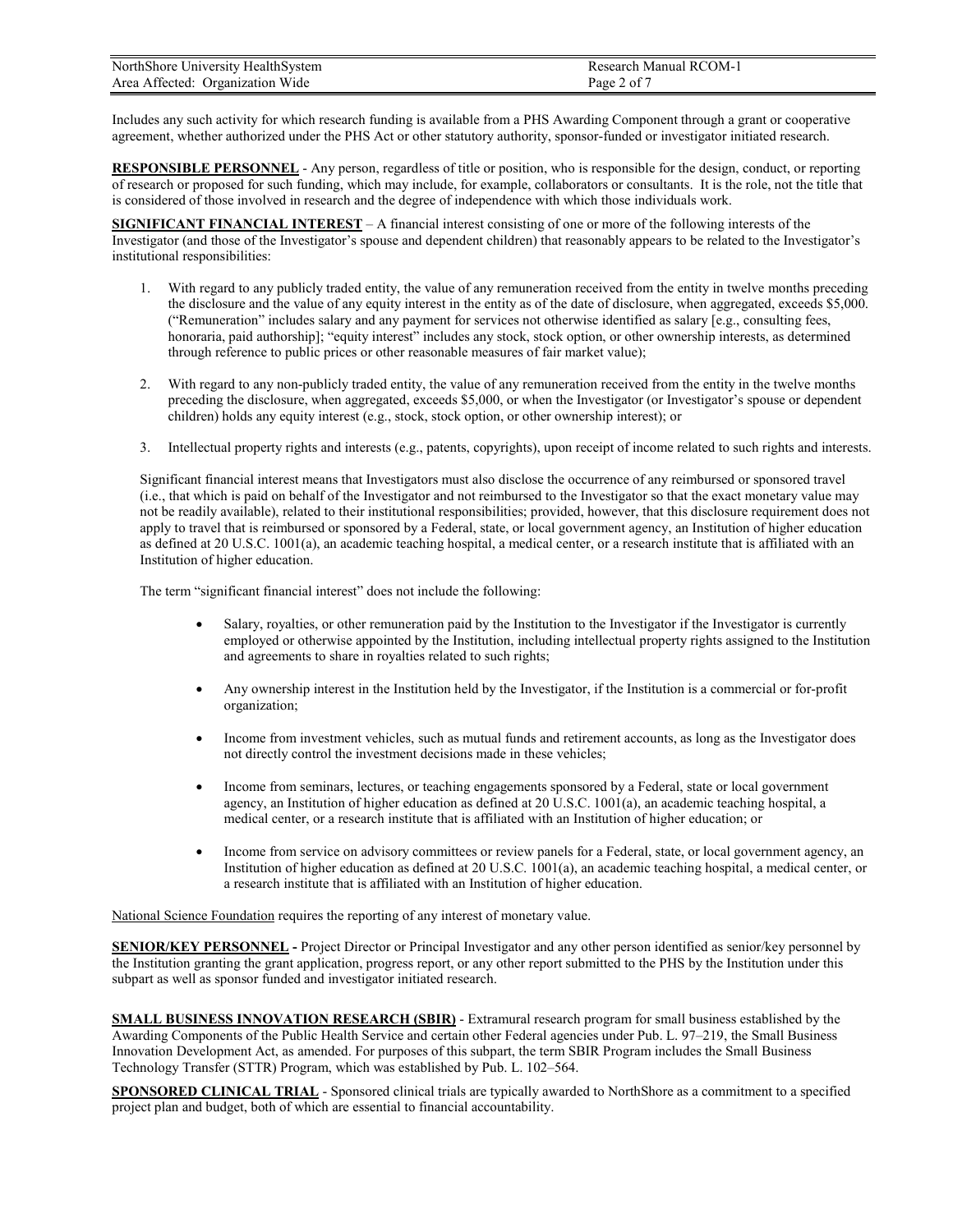# **4 PROCEDURE:**

#### **A. Responsibilities of NorthShore Investigators - 42 CFR 50.604** Investigator

- 1. NorthShore requires its Investigators to complete training regarding NorthShore's policy on financial conflicts of interest, the Investigator's disclosure regarding disclosure of significant financial interests, and these regulations prior to engaging in research grants or sponsored funded research and at least every 4 years, and immediately when any of the following circumstances apply:
	- a. NorthShore revises its financial conflict of interest policies or procedures in any manner that affects the requirements of Investigators;
	- b. An Investigator is new to an Institution; or
	- c. NorthShore finds that an Investigator is not in compliance with NorthShore's financial conflict of interest policy or management plan.
- 2. NorthShore requires that Investigators planning to participate in a PHS-funded or sponsorfunded research complete and submit, no later than the time of application, a listing of his/her known Significant Financial Interests (and those of the Investigator's spouse and dependent children) on the *Certificate of Objectivity in Research* –*Disclosure of Information f*orm to the Associate Director of Research Administration.
- 3. Investigators participating in PHS-funded or sponsor funded research must update and submit a *Certificate of Objectivity in Research – Disclosure of Information* form during the period of the PHS-funded award or sponsor funded research on an annual basis AND when the Investigator obtains a new reportable significant financial interest. Investigators must disclose new significant financial interests within 30 days of discovering or acquiring (e.g., through purchase, marriage, or inheritance) a new significant financial interest.
	- a. All Responsible Personnel (including the PI) will submit a *Certificate of Objectivity in Research – Disclosure of Information* form regardless of the funding source based on the time schedules of Sections A(3) and A(4) of this policy.
- 4. NorthShore requires its Investigator(s) to disclose his/her conflicting interest in public presentations of research if the HHS determines that a PHS-funded project of clinical research, whose purpose was to evaluate the safety or effectiveness of a drug, medical device, or treatment was designed, conducted, or reported by an Investigator with a conflicting interest that was not disclosed to or managed by NorthShore.
- 5. If NorthShore carries out PHS-funded or sponsor funded research through a subrecipient, NorthShore must take reasonable steps to ensure that any subrecipient Investigator complies with this subpart by:
	- a. Incorporating as part of a written agreement with the subrecipient terms that establish whether the financial conflicts of interest policy of NorthShore or that of the subrecipient will apply to the subrecipient's Investigators;
		- i. If the subrecipient's Investigators must comply with the subrecipient's financial conflicts of interest policy, the subrecipient shall certify as part of the agreement that its policy complies with this subpart. If the subrecipient cannot provide certification, the agreement shall state that subrecipient Investigators are subject to the financial conflicts of interest policy of NorthShore for disclosing significant financial interests that are directly related to the subrecipient's work for the awardee Institution.
		- ii. If the subrecipient's Investigators must comply with NorthShore's financial conflicts of interest policy, the agreement shall specify the time period(s) for the subrecipient to submit all Investigator disclosures of significant financial interests to NorthShore.
	- b. Providing FCOI reports to the PHS Awarding Component regarding all financial conflicts of interest of all subrecipient Investigators consistent with this subpart (i.e., prior to the expenditure of funds and within 60 days of any subsequently identified FCOI)

#### **B. Responsibilities for Non-NorthShore Investigators**

- 1. It is the responsibility of any Non-NorthShore employed Investigator conducting or participating in research at NorthShore to submit to the Research Institute a Certification of Completion of Financial Conflict of Interest training from their affiliated institution.
- 2. It is the responsibility of any Non-NorthShore employed Investigator who is not affiliated with an Institution that provides Financial Conflict of Interest training to obtain training via the National Institutes of Health (NIH) Financial Conflict of Interest module and to submit to the Research Institute the certificate received upon completion of this training.

#### **Action Responsibility**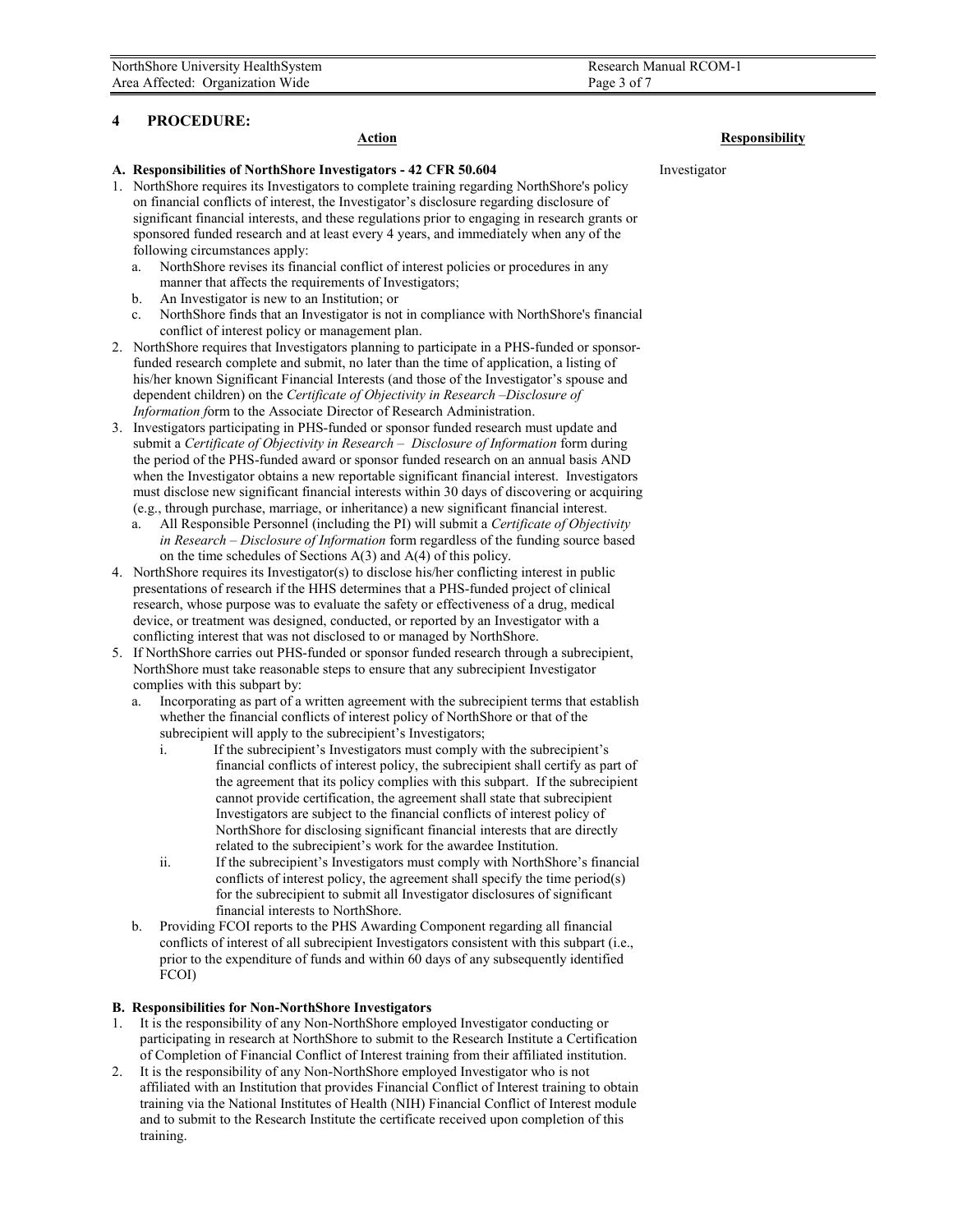| NorthShore University HealthSystem | Research Manual RCOM-1 |
|------------------------------------|------------------------|
|                                    |                        |
| Area Affected: Organization Wide   | Page 4 of 7            |
|                                    |                        |

#### **C. Review and Management Responsibilities of NorthShore Research Institute - 42 CFR 50.604, 50.605(a)**

- 1. The Associate Director of Research Administration is responsible for soliciting and reviewing all *Certificate of Objectivity – Disclosure of Information* Forms which indicate any interest from each Investigator who is planning to participate in PHS-funded or sponsor-funded research.
- 2. Based on the recommendation of the Associate Director of Research Administration, the Assistant Vice President of Research Administration will review all *Certificate of Objectivity in Research – Disclosure of Information* forms that report a significant financial interest and will determine whether an Investigator's significant financial interest is related to funded research, and if so related, whether the significant financial interest is a financial conflict of interest. An investigator's significant financial interest is related to funded research when NorthShore, through its designated official(s), reasonably determines that the significant financial interest could be affected by the funded research or is in an entity whose financial interest could be affected by the research. If a financial conflict of interest exists, NorthShore shall take such actions necessary to manage financial conflicts of interest.
	- a. The Assistant Vice President of Research Administration will initial the reviewed *Certificate of Objectivity in Research – Disclosure of Information* and document in a brief note the results of their review, including whether a financial conflict of interest exist or and, if applicable, how it will be managed.
- 3. Management of financial conflicts of interest include:
	- a. If a financial conflict of interest is disclosed in excess of \$30,000 in equity, the conflict must be disclosed in the research study's Consent document.
	- b. If a financial conflict of interest is disclosed in excess of \$15,000 for a payment from the sponsor for services provided by the Investigator to the sponsor (consulting fees, board member remuneration), the Investigator must recuse themselves from the study
		- i. In both cases consultation with the Chief Corporate Compliance Officer will take place to determine appropriate reporting mechanisms.
- 4. Whenever, in the course of an ongoing funded research project, an Investigator who is a new participant in the research project discloses a significant financial interest to NorthShore or when NorthShore identifies a significant financial interest that was not timely disclosed by an Investigator or was not previously reviewed by NorthShore during an ongoing funded research project, the Assistant Vice President of Research Administration shall, within 60 days: review the disclosure of the significant financial interest; determine whether it is related to funded research; determine whether a financial conflict of interest exists; and, if so, implement at least on an interim basis, a management plan that shall specify the actions that have been, and will be, taken to manage such financial conflict of interest.
	- a. When a financial conflict of interest is not identified or managed in a timely manner, including failure by the Investigator to disclose a significant financial interest that is determined by NorthShore to be a financial conflict of interest; failure by NorthShore to review or manage such financial conflict of interest; or failure by the Investigator to comply with a financial conflict of interest management plan, NorthShore shall, within 120 days of NorthShore's determination of noncompliance, complete a retrospective review of the Investigator's activities and the funded research project to determine whether any funded research conducted during the time period of the noncompliance was biased in the design, conduct, or reporting of such research.
		- i. NorthShore shall document the retrospective review, which shall include, but not be limited to, all of the following key elements: project number; project title; PD/PI or contact PD/PI if multiple PD/PI model is used; name of the Investigator with the FCOI; name of the entity with which the Investigator has a financial conflict of interest; reasons for the retrospective review; detailed methodology used for retrospective review; findings of the review; and conclusions of the review.
		- ii. Based on the results, if appropriate, NorthShore shall update the previously submitted FCOI report, specifying actions that will be taken to manage the financial conflict of interest going forward. If bias is found, NorthShore is required to notify the PHS Awarding Component as outlined in Section  $4(D)(4)(b)$  of this policy.
	- b. Whenever NorthShore implements a management plan pursuant to this subpart, NorthShore shall monitor Investigator compliance with the management plan on an ongoing basis until completion of the PHS-funded research project.

Associate Director of Research Administration

Assistant Vice President of Research Administration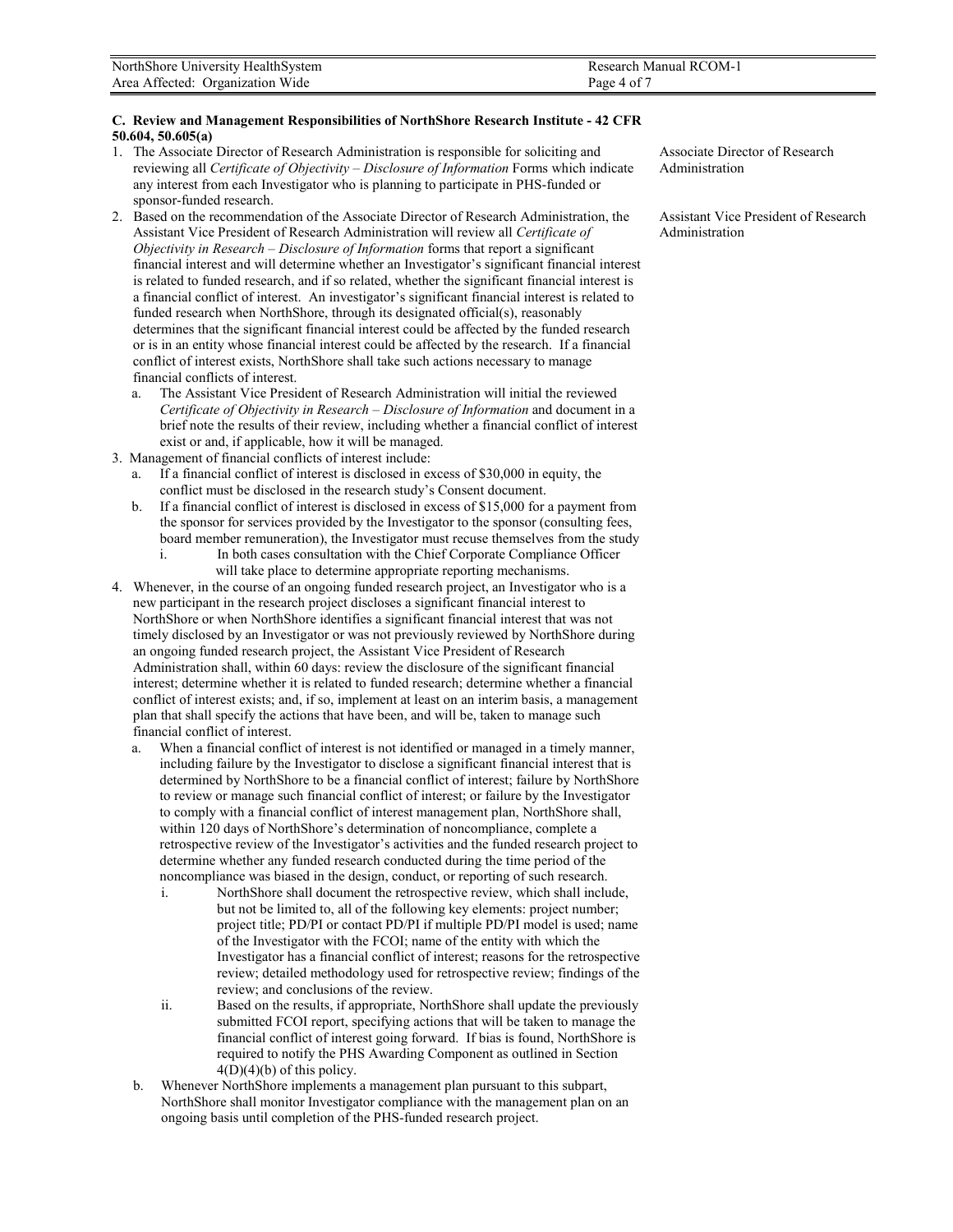| NorthShore University HealthSystem | Research Manual RCOM-1 |
|------------------------------------|------------------------|
| Area Affected: Organization Wide   | Page 5 of 7            |

### **D. Reporting of Financial Conflicts of Interest - 42 CFR 50.605(b)**

- 1. If an Investigator reports a conflict of interest via the Certificate of Objectivity in Research – Disclosure of Information form, the Assistant Vice President of Research Administration will review the form to determine if there is a reasonable basis on which to conclude that a project could directly and significantly affect the financial interest of the Investigator and if the financial interest is likely or not to affect the design, conduct, or reporting of the project.
- 2. When discovered, NorthShore will report any conflicting interests of its Investigators to the PHS awarding component or sponsor that issued the award prior to expending any funds and ensure that NorthShore has implemented a management plan in accordance with this subpart.
- 3. For any significant financial interest that NorthShore identifies as conflicting subsequent to NorthShore's initial FCOI report during an ongoing PHS-funded or sponsor funded research project, NorthShore shall provide the PHS Awarding Component or sponsor, within 60 days, an FCOI report regarding the financial conflict of interest and ensure that NorthShore has implemented a management plan in accordance with this subpart.
	- a. Where the FCOI report involves a significant financial interest that was not disclosed timely by an Investigator or was not previously reviewed or managed by NorthShore, NorthShore is also required to complete the retrospective review as outlined in Section  $4(C)(4)(a)$  of this policy.
	- b. If bias is found as a result of the retrospective review, NorthShore is required to notify the PHS Awarding Component promptly and submit a mitigation report (including at least key elements documented in the retrospective review and a description of the impact of the bias on the research project and NorthShore's plan of action[s] to eliminate/mitigate the effect of bias) to the PHS Awarding Component.
- 4. Any FCOI report required shall include sufficient information to enable the PHS Awarding Component to understand the nature and extent of the financial conflict, and to assess the appropriateness of the Institution's management plan. Elements of the FCOI report shall include, but are not limited to the following:
	- a. Project number
	- b. PD/PI or Contact PD/PI if a multiple PD/PI model is used;
	- c. Name of the Investigator with the financial conflict of interest
	- d. Name of the entity with which the Investigator has a financial conflict of interest;
	- e. Nature of the financial interest (e.g., equity, consulting fee, travel reimbursement, honorarium);
	- f. Value of the financial interest (dollar ranges are permissible: \$0-\$4,999; \$5,000- \$9,999; \$10,000-\$19,999; amounts between \$20,000-\$100,000 by increments of \$20,000; amounts above \$100,000 by increments of \$50,000), or a statement that the interest is one whose value cannot be readily determined through reference to public prices or other reasonable measures of fair market value;
	- g. A description of how the financial interest relates to the PHS-funded research and the basis for NorthShore's determination that the financial interest conflicts with such research; and
	- h. A description of the key elements of NorthShore's management plan, including: role and principal duties of the conflicted Investigator in the research project; conditions of the management plan; how the management plan is designed to safeguard objectivity in the research project; confirmation of the investigator's agreement to the management plan; how the management plan will be monitored to ensure Investigator compliance; and other information as needed.

5. For any financial conflict of interest previously reported by the Institution with regard to an ongoing PHS-funded research project, NorthShore shall provide to the PHS Awarding Component an annual FCOI report that addresses the status of the financial conflict of interest and any changes to the management plan for the duration of the PHS-funded research project.

- a. The annual FCOI report shall specify whether the financial conflict is still being managed or explain why the financial conflict of interest no longer exists.
- b. NorthShore shall provide annual FCOI reports to the PHS Awarding Component for the duration of the project period (including extensions with or without funds) in the time and manner specified by the PHS Awarding Component.

### **E. Managing Financial Conflicts of Interest – 42 CFR 50.605**

- 1. The Chief Compliance Officer is charged with managing conflicts of interests. Chief Compliance Officer; Assistant
- 2. Where a Principal Investigator has indicated a financial conflict of interest (as defined by 42 CFR 50.603) exists via the *Certificate of Objectivity in Research – Disclosure of Information* form, the Assistant Vice President (AVP) of Research Administration will

Assistant Vice President of Research Administration

Vice President of Research Administration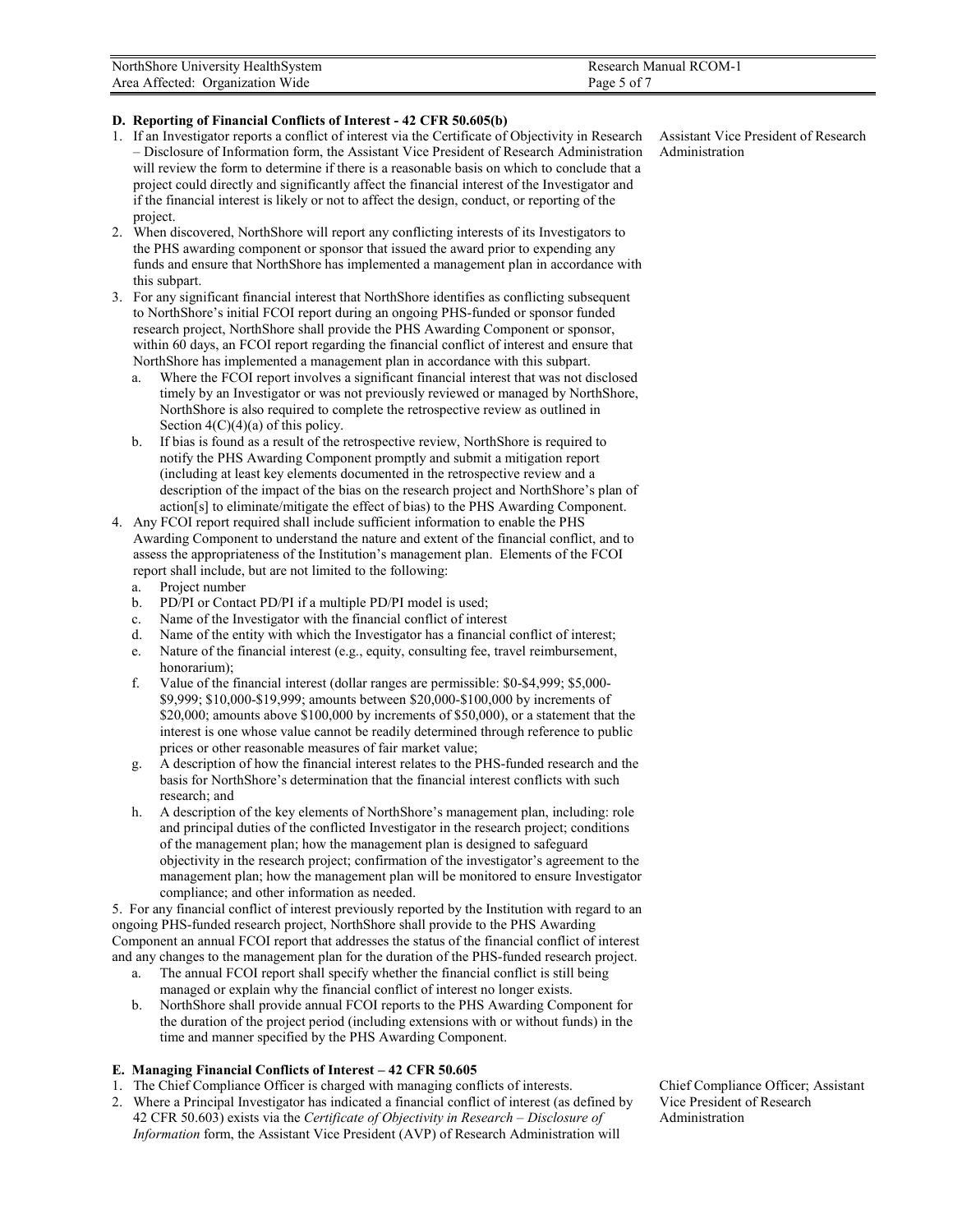| NorthShore University HealthSystem | Research Manual RCOM-1 |
|------------------------------------|------------------------|
| Area Affected: Organization Wide   | Page 6 of 7            |

review the potential conflict. If the reported value of the conflict exceeds \$30,000 the AVP, Research Administration will share materials directly with the Chief Compliance Officer to obtain final decision on how the conflict will be managed.

- 3. In consultation with the Assistant Vice President of Research Administration, actions the Chief Compliance Officer may propose to manage conflicts of interest include, but are not limited to the following:
	- Public disclosure of financial conflicts of interest;
	- For research projects involving human subjects research, disclosure of financial conflicts of interest directly to participants;
	- Appointment of an independent monitor capable of taking measures to protect the design, conduct, and reporting of the research against bias resulting from the financial conflict of interest;
	- Modification of the research plan;
	- Change of personnel or personnel responsibilities, or disqualification of personnel from participation in all or a portion of the research funded by the PHS;
	- Reduction or elimination of the financial interest; or
	- Severance of relationships that create financial conflicts.

### **F. Enforcement, Sanctions and Remedies - 42 CFR 50.606** Chief Compliance Officer; Assistant

- 1. In consultation with the Assistant Vice President of Research Administration and Vice President of Human Resources, the Chief Compliance Officer will review any instances of non-compliance to this policy and on a case-by-case basis and make appropriate sanction recommendations as necessary.
- 2. Actions that may be required for non-compliance include, but are not limited to the following:
	- Probation from participation in future PHS-funded research;
	- Disqualification from participation in future PHS-funded research;
	- Suspension with or without pay;
	- Termination.
- 3. Assistant Vice President of Research Administration will document and notify the PHS Awarding Component of instances of non-compliance and any sanctions and corrective actions taken.
- 4. In any case in which HHS determines that a PHS-funded project of clinical research whose purpose is to evaluate the safety or effectiveness of a drug, medical device, or treatment has been designed, conducted, or reported by an Investigator with a financial conflict of interest that was not managed or reported , the Investigator involved will be required to disclose the financial conflict of interest in each public presentation of the results of the research and to request an addendum to previously published presentations.
- 5. Human Resources Department will initiate employee corrective action when appropriate management consensus has determined it appropriate.
- 6. The Chief Compliance Officer will notify, as appropriate, applicable NorthShore personnel and the Corporate Compliance Committee.

### **G. Contact for Questions - 42 CFR 50.604**

1. Questions or issues regarding financial conflicts of interests can be forwarded to the Assistant Vice President of Research Administration.

# **5 ATTACHMENT:**

# **6 DISTRIBUTION:**

Organization Wide

### **7 POLICY RESPONSIBILITY:** Assistant Vice President, Research Administration

# **8 REFERENCES:**

### **Internal External**

Certificate of Objectivity in Research – Disclosure of Information Form (RI-9.0)

**In Coordination With:** Corporate Compliance Office

Federal Regulations: 21 CFR 54 - Financial Disclosure By Clinical Investigators [http://www.ecfr.gov/cgi-bin/text-](http://www.ecfr.gov/cgi-bin/text-idx?SID=41966c91f8c2138877831a3ac041219d&node=pt21.1.54&rgn=div5)

Vice President of Research Administration; Vice President of Human Resources

Assistant Vice President of Research Administration